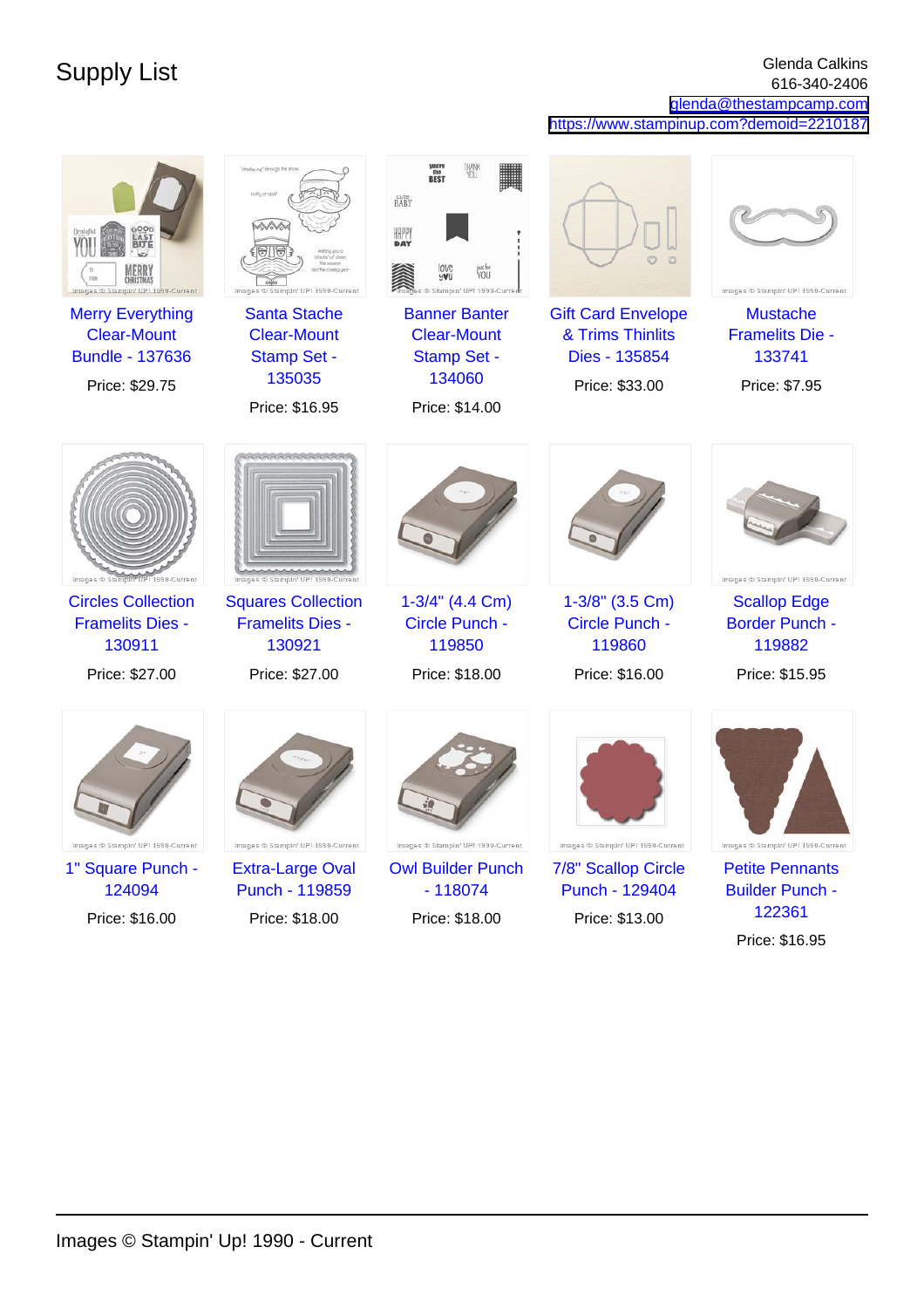## Supply List Glenda Calkins (1999) Supply List Glenda Calkins (1999) Supply List Glenda Calkins (1999) Supply List Glenda Calkins (1999) Supply List  $\frac{616.340 \cdot 2406}{616.340 \cdot 2406}$ 616-340-2406 [glenda@thestampcamp.com](mailto:glenda@thestampcamp.com) <https://www.stampinup.com?demoid=2210187>



[Decorative Dots](https://www.stampinup.com/products/?dbwsdemoid=2210187) **[Textured](https://www.stampinup.com/products/?dbwsdemoid=2210187) [Impressions](https://www.stampinup.com/products/?dbwsdemoid=2210187)** [Embossing Folder](https://www.stampinup.com/products/?dbwsdemoid=2210187) [- 133520](https://www.stampinup.com/products/?dbwsdemoid=2210187) Price: \$7.50



[Real Red 3/8"](https://www.stampinup.com/products/?dbwsdemoid=2210187) [Satin Woven](https://www.stampinup.com/products/?dbwsdemoid=2210187) [Ribbon - 135840](https://www.stampinup.com/products/?dbwsdemoid=2210187)

Price: \$6.95



[Silver 1/8" \(3.2](https://www.stampinup.com/products/?dbwsdemoid=2210187) [Mm\) Ribbon -](https://www.stampinup.com/products/?dbwsdemoid=2210187) [132137](https://www.stampinup.com/products/?dbwsdemoid=2210187)

Price: \$5.00



[Sticky Strip -](https://www.stampinup.com/products/?dbwsdemoid=2210187) [104294](https://www.stampinup.com/products/?dbwsdemoid=2210187)

Price: \$6.95



[Real Red Classic](https://www.stampinup.com/products/?dbwsdemoid=2210187) [Stampin' Pad -](https://www.stampinup.com/products/?dbwsdemoid=2210187) [126949](https://www.stampinup.com/products/?dbwsdemoid=2210187)

Price: \$6.50



[Tuxedo Black](https://www.stampinup.com/products/memento-ink-pad-tuxedo-black?dbwsdemoid=2210187) [Memento Ink Pad -](https://www.stampinup.com/products/memento-ink-pad-tuxedo-black?dbwsdemoid=2210187) [132708](https://www.stampinup.com/products/memento-ink-pad-tuxedo-black?dbwsdemoid=2210187) Price: \$6.00



[Stampin'](https://www.stampinup.com/products/?dbwsdemoid=2210187) [Blendabilities™](https://www.stampinup.com/products/?dbwsdemoid=2210187) [Markers Cherry](https://www.stampinup.com/products/?dbwsdemoid=2210187) **[Cobbler](https://www.stampinup.com/products/?dbwsdemoid=2210187)** [Assortment -](https://www.stampinup.com/products/?dbwsdemoid=2210187) [130995](https://www.stampinup.com/products/?dbwsdemoid=2210187)

Price: \$11.95



[Stampin'](https://www.stampinup.com/products/?dbwsdemoid=2210187) [Blendabilities™](https://www.stampinup.com/products/?dbwsdemoid=2210187) [Markers Skin Tone](https://www.stampinup.com/products/?dbwsdemoid=2210187) [Assortment -](https://www.stampinup.com/products/?dbwsdemoid=2210187) [129370](https://www.stampinup.com/products/?dbwsdemoid=2210187) Price: \$22.95



Images ® Stampin' UP! 1990-Current [All Is Calm](https://www.stampinup.com/products/?dbwsdemoid=2210187) [Specialty Designer](https://www.stampinup.com/products/?dbwsdemoid=2210187) [Series Paper -](https://www.stampinup.com/products/?dbwsdemoid=2210187) [135823](https://www.stampinup.com/products/?dbwsdemoid=2210187) Price: \$12.95



Images ® Stampin' UP! 1990-Current [Santa & Co.](https://www.stampinup.com/products/?dbwsdemoid=2210187) [Designer Series](https://www.stampinup.com/products/?dbwsdemoid=2210187) [Paper - 135821](https://www.stampinup.com/products/?dbwsdemoid=2210187)

Price: \$10.95